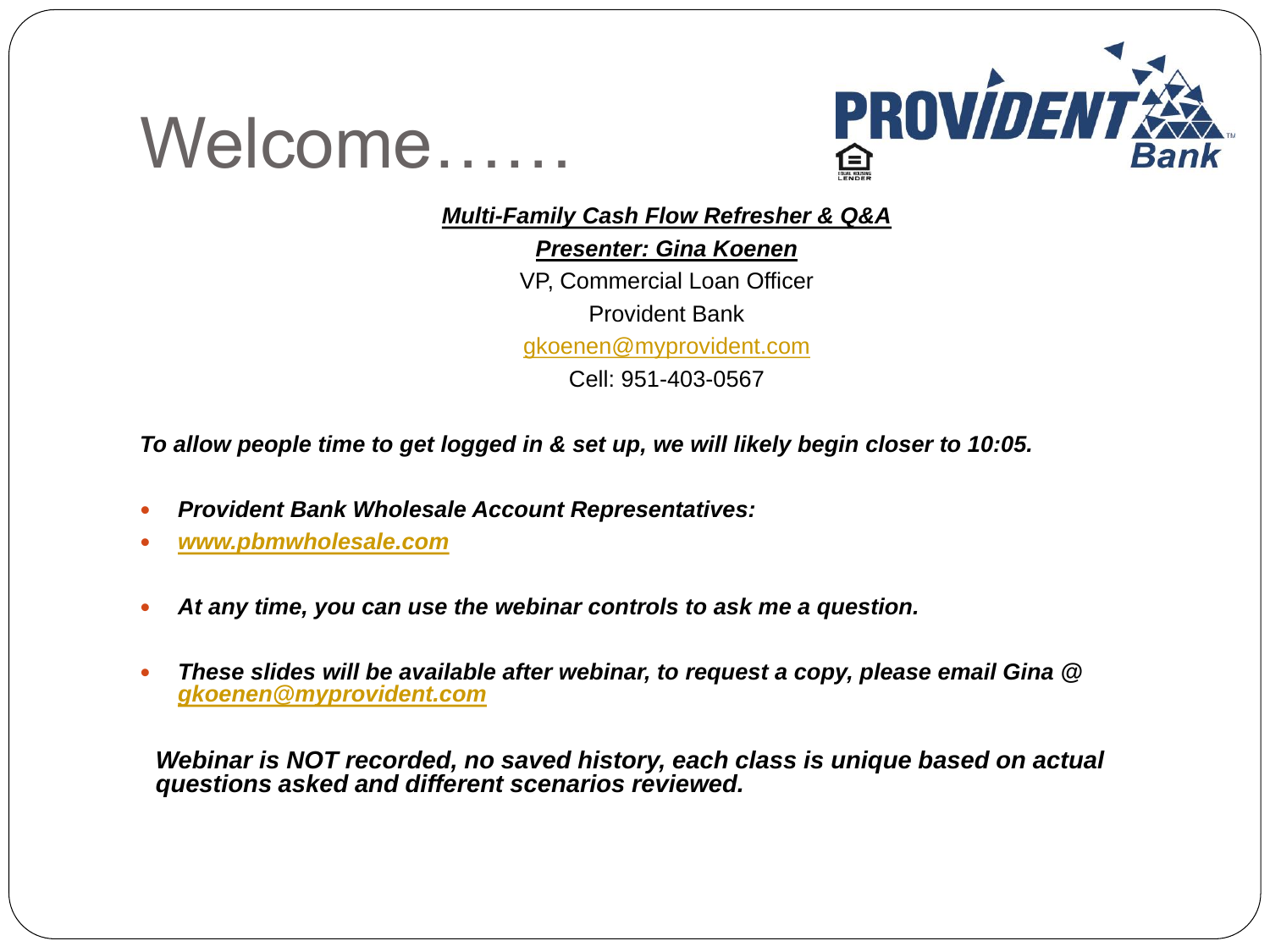### *Multi-Family Cash Flow Refresher & Q&A*

#### *Presenter: Gina Koenen*

- VP, Commercial Loan Officer / Provident Bank
- [gkoenen@myprovident.com](mailto:gkoenen@myprovident.com) / Cell: 951-403-0567
- *Provident Bank Wholesale Account Representatives:*
- *[www.pbmwholesale.com](http://www.pbmwholesale.com/) –*
- *IMPORTANT!!! If you are approved with Provident Mortgage:*
- *please let me know who your account executive is so your Acct Exec gets credit on fundings.*
- *Highlights on our program:*
- Multi-Family, Mobile home parks, Mixed Use, Self Storage, Office & **Industrial**
- California Only

 $\bullet$ 

- Loan sizes from \$300,000 \$7,000,000 (under \$500,000 w/rate bump)
- Up to 70%-75% LTV on purchase and rate & term refinances
- Up to 65%-70% cash out refinances
- Allow seller carry up to 80%/85% CLTV (1.10DCR) case by case
- Min FICO 680 / lower w/ exception & rate bump
- Allow credit for self-management
- Rates: [http://www.pbmwholesale.com/rates/rates\\_GKoenen.pdf](http://www.pbmwholesale.com/rates/rates_GKoenen.pdf)
- Worksheet & submission form: [www.gmvirtual.com](http://www.gmvirtual.com/)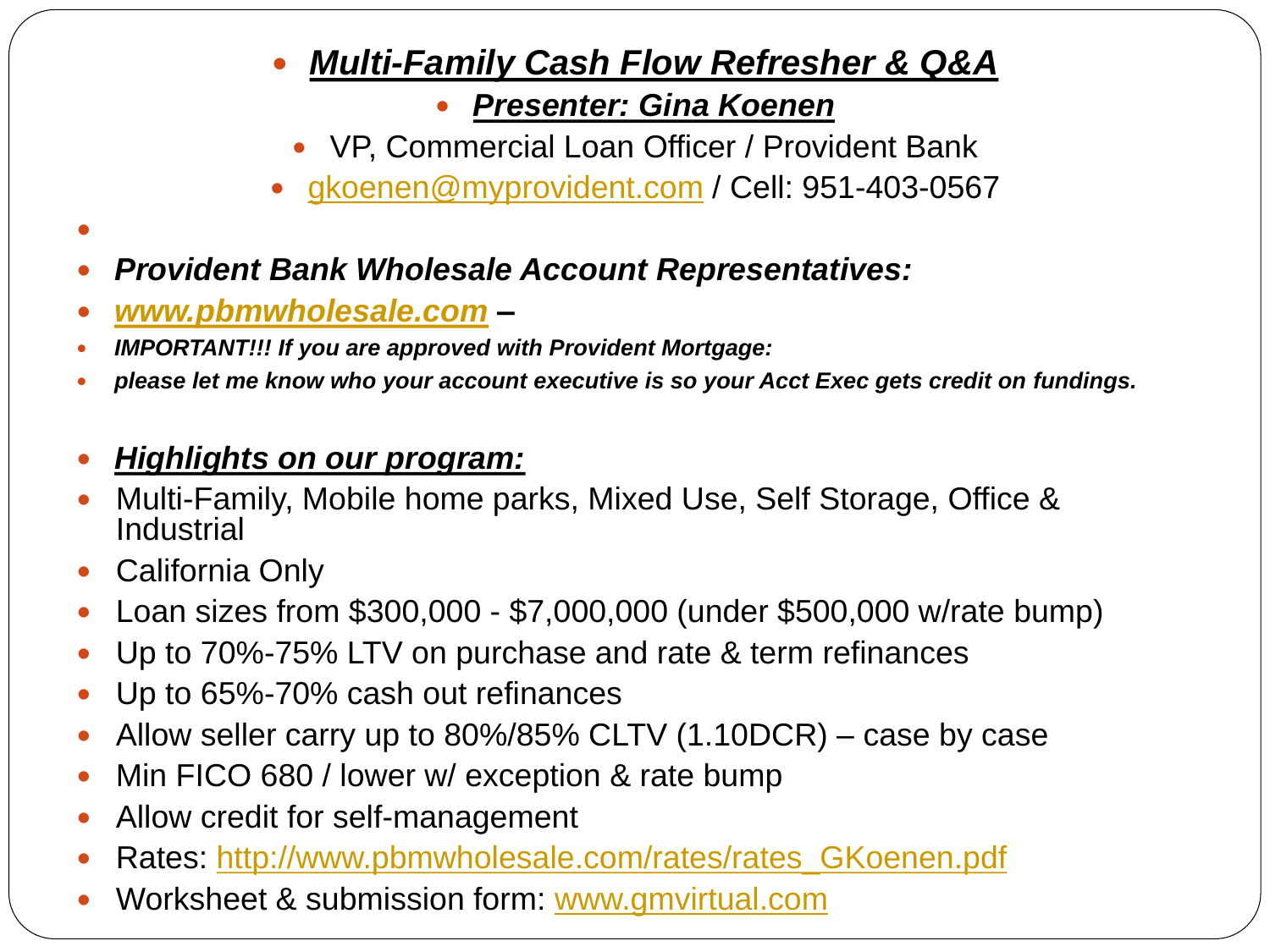# Income Property Types

Properties Provident Likes

- 5+ units Multi-Family &
- Mobile Home Parks
- Self Storage
- Non Owner Occupied Office
- Owner occupied office/Light industrial ( use market rents to support loan at appraisal)
- Industrial & Flex space

#### Difficult Properties

Single purpose (more difficult, typically one type of tenant)

- Restaurants
- Car wash
- Gas Stations
- Auto repair/Smog
- \*\*Also Retail can be difficult, not single purpose, but tough due to industry/online resellers etc.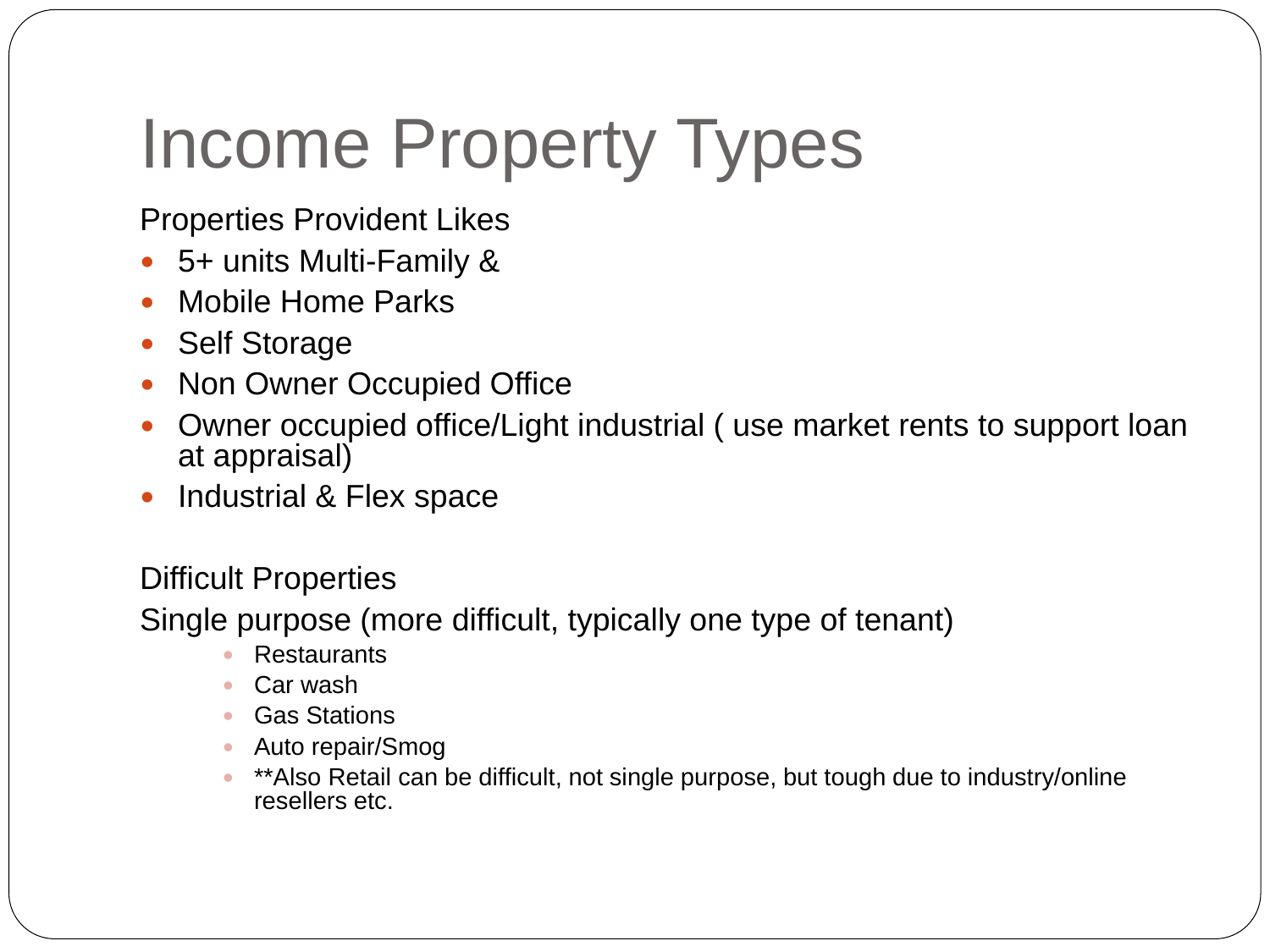### Income Property Helpful hints for quotes:

Typically for a bank to quote, it's helpful to send the following to a lender:

- Address
- Rental income per unit
- For Multifamily units: bedroom count & rental income per unit
- For Office/Light industrial: sq ft per unit, tenant names, lease end date, rental income as well as Schedule E or approx annual expenses
- If Purchase, purchase price & target loan amount
- If Refinance: amount owed and target loan amount

For Many lenders, the above information affects the quote, often there is rate bumps for the following:

- Loan size, adds for loans under \$500,000
- Units all studios or one bedrooms / Reasons
- Cash out
- Credit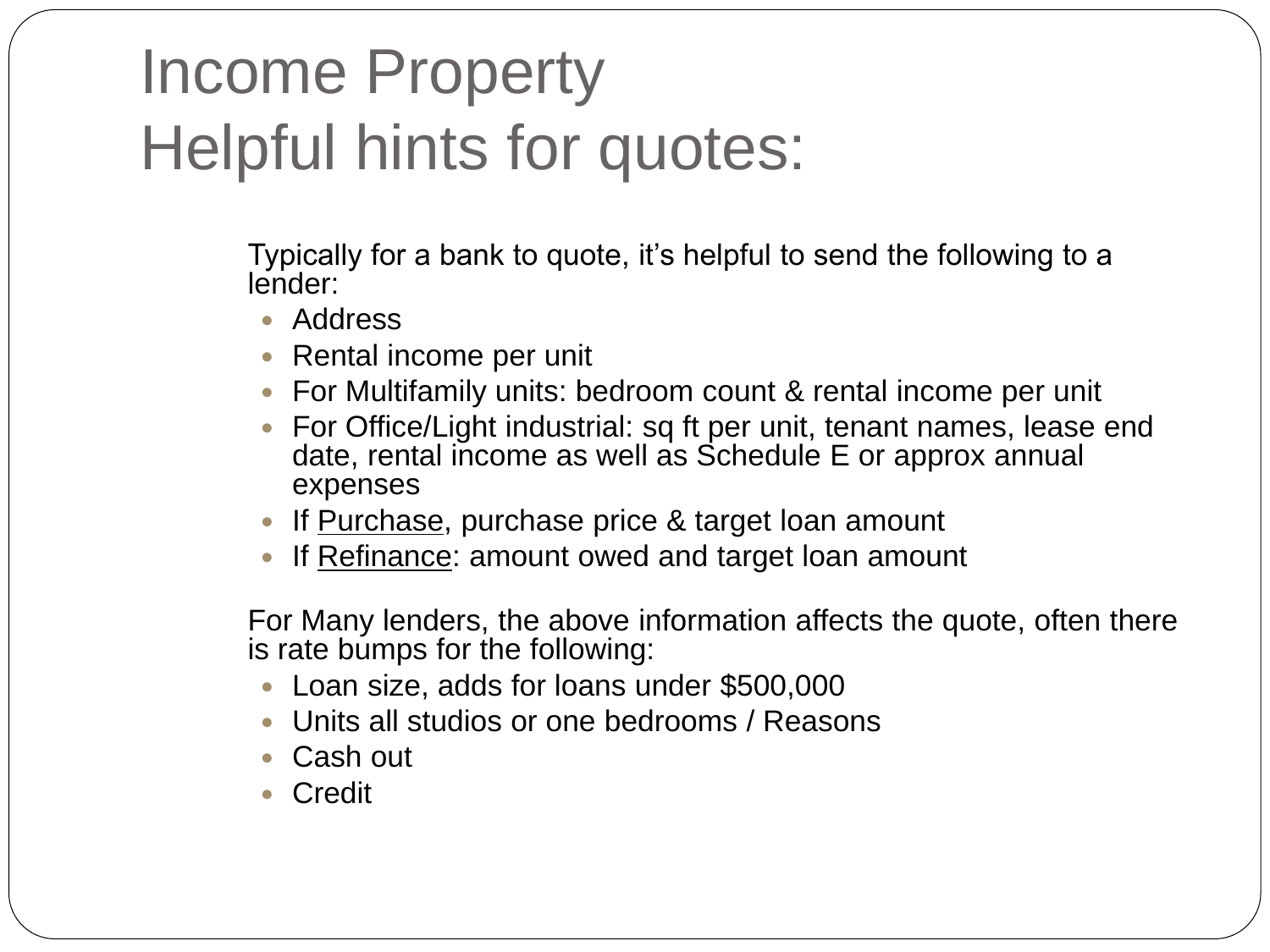## LTV Restraints / Locations

Most commercial lenders are more aggressive in major metro areas/core employment areas and tend to restrict LTV's in tertiary markets.

#### **Major Metro/More Aggressive LTV's / Examples:**

San Francisco, Sacramento, Oakland, Los Angeles, Orange County, San Diego

\*Palm Springs/Palm Desert Area

#### **Restricted LTV Areas / Examples:**

Victorville, Apple Valley, Fresno, Bakersfield, Yuba City, Chico, Lake Tahoe Area.

Small towns, lower populations, less employment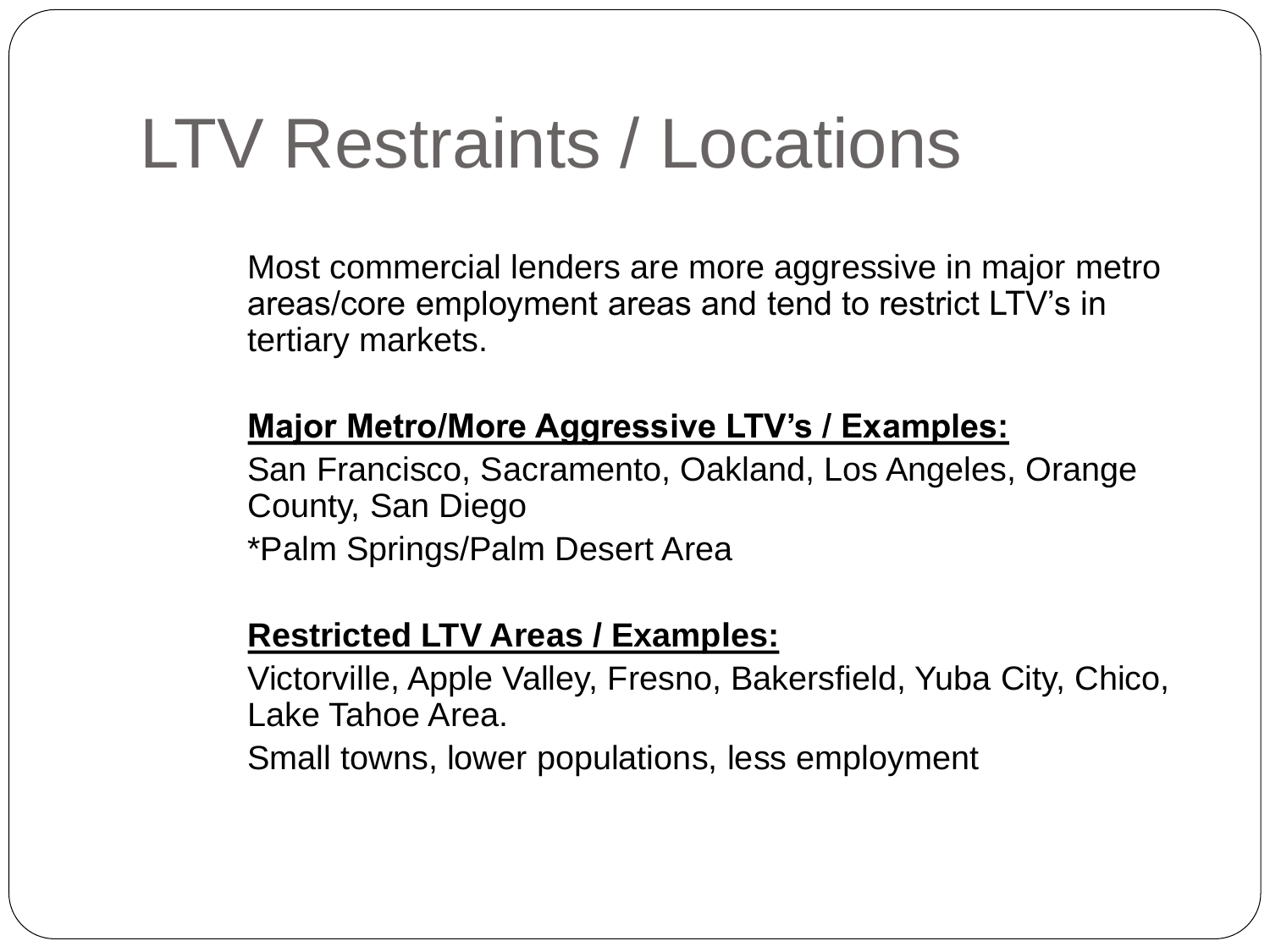### Income Property LTV & Debt Cover/DCR

NOTE: The rental income a property generates will determine a property's value = 'income value'

- Banks lend to the lesser of Purchase price or income value
	- LTV restraints & DCR restraints must be met
	- LTV's & DCR vary depending on property type & loan type
	- Cannot use borrower global income to support property, property must stand on its own

#### **Variables which affect loan amount supported:**

- LTV = Banks base "LTV" on "income value" or lesser of income value or purchase price
	- Income value = Net operating income (NOI) / Cap rate
		- Appraisal determines market cap rate / Banks can estimate based on recent appraisals
		- Market expenses typical 35% (rule of thumb for apartments / Commercial depends on lease types ie: NNN, Gross, Modified Gross (explain)
		- Vacancy factor 5% / 10% commercial / 15% single tenant
- $\bullet$  DCR = Debt Coverage Ratio Min 1.20/1.25
	- $\bullet$  DCR = Ratio between net operating income & new annual mortgage payments
	- 1.20 DCR states that Net operating income MUST be at least 20% higher than new annual mortgage payments on property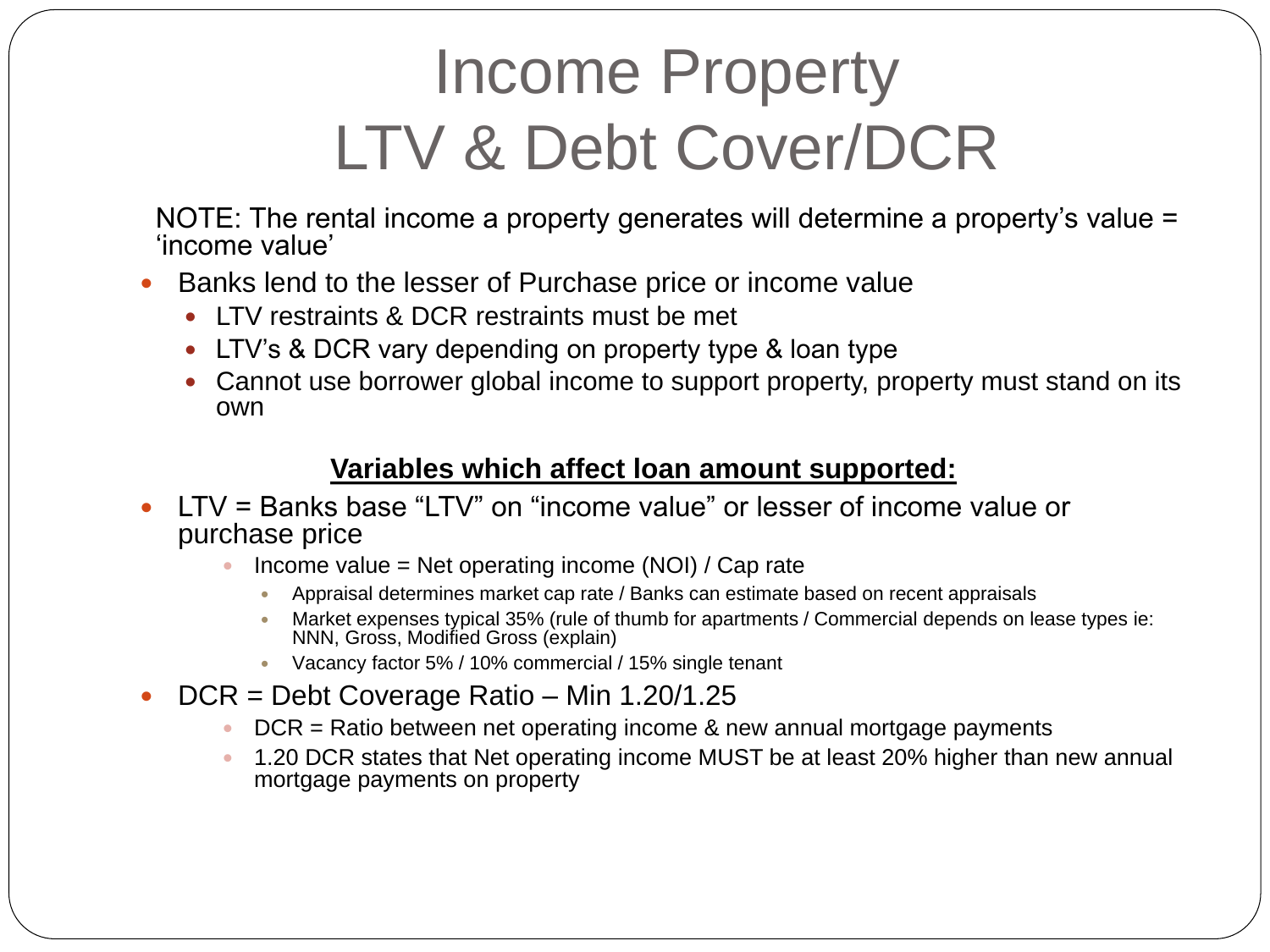### Borrower – Credit & Cash flow

Most Commercial lenders also review borrower's personal global cash flow, full documentation.

This is the borrower's personal debt versus reported income

- Pre-2010/economic downturn, borrower personal cash flow was not as important as it is now, regulations have changed.
- Borrower's income does not need to support subject property's payment, property supports itself
- Borrowers reported income must support their personal debt plus 25% approx for living expenses
	- Rule of thumb, if they would qualify for personal SFR refinance on residential loan, cash flow should work on commercial / Approx 40 DTI or better
- Liquidity must be 6 months principal and interest
- Credit/FICO
	- 680 or above with no credit issues past 7yrs (loan mods, foreclosures, short sales, etc)
	- Possible lower with LOE, and credit bump depending on circumstances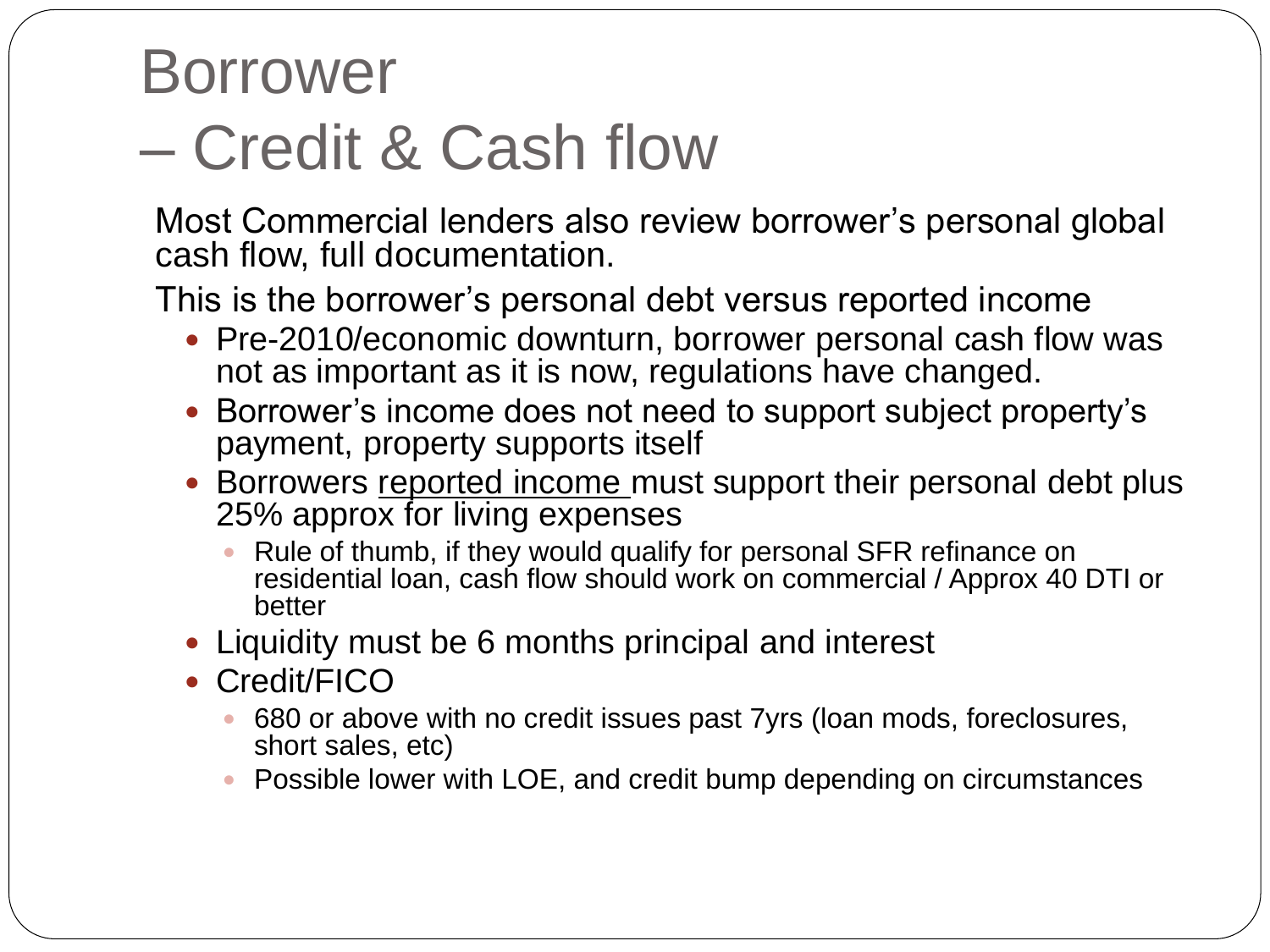Rate sheet review & discussion

Then worksheet